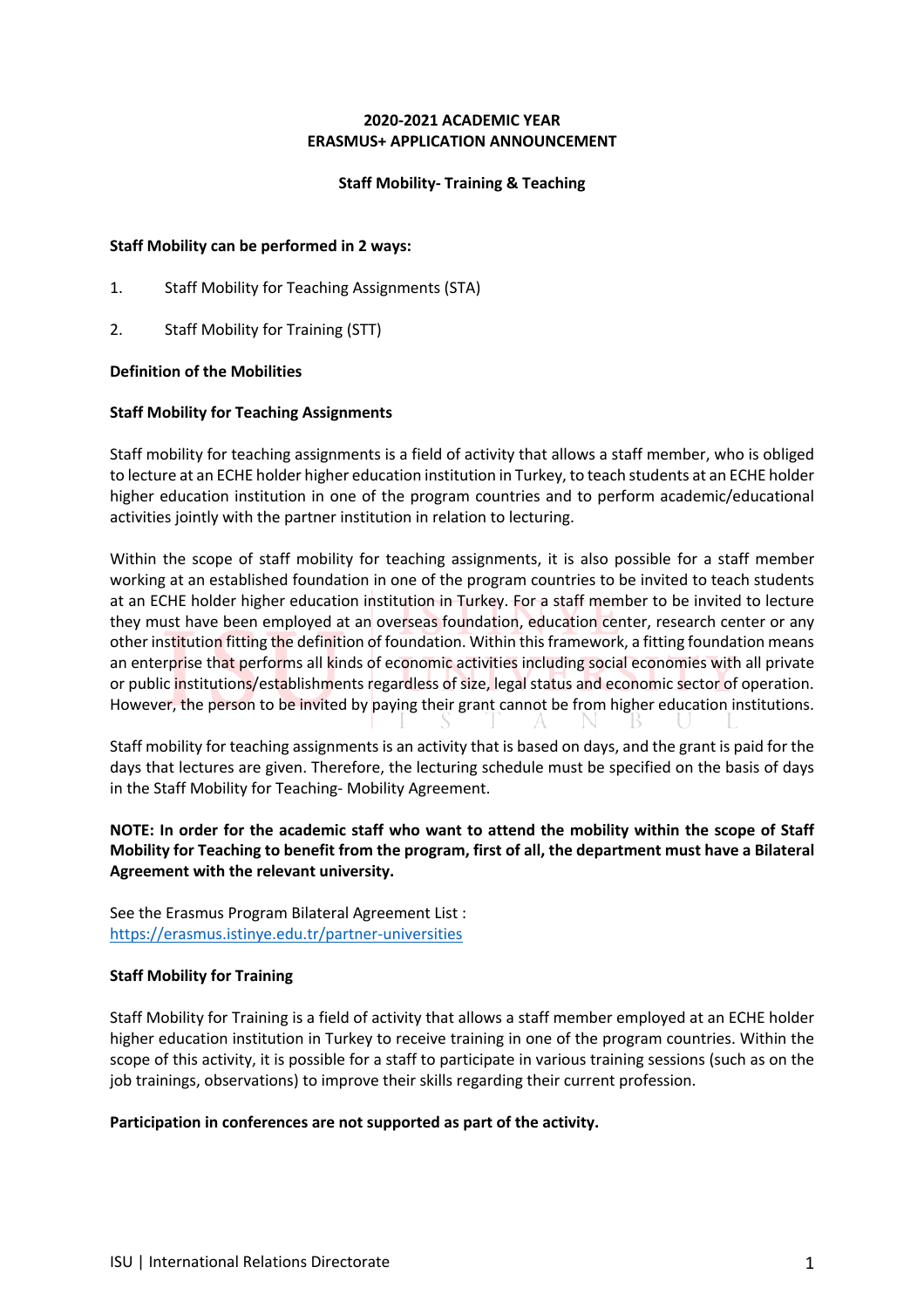Within the scope of Staff Mobility for Training, it is also possible for a staff who is employed at an **ECHE holder higher education institution to go to an ECHE holder higher education institution or foundation to receive training. The foundation where staff will receive the training can be an overseas education center, research center, higher education institution or any other institution fitting the definition of foundation.** 

Within this framework, a fitting foundation means an enterprise that performs all kinds of economic activities including social economies with all private or public institutions/establishments regardless of size, legal status and economic sector of operation. Staff Mobility for Training is a full-time activity, and the grant is paid for the periods of full-time training. Therefore, the training schedule must be specified on the basis of days in the Staff Mobility for Training- Mobility Agreement.

## **Minimum and Maximum Periods for Staff Mobility for Teaching Assignments**

The activity period of staff mobility for teaching assignments has been determined as a minimum of 2 consecutive business days and maximum of 5 business days excluding the time spent in travelling. However, minimum of 8 teaching hours are mandatory for the activity to be considered eligible. When the duration of the activity is longer than 1 week, mandatory teaching hours must be increased in proportion to duration. (for example, as 8 hours of teaching are mandatory for a 1-week activity, a 2 week activity must cover minimum 16 hours of teaching.)

If it is observed in the certificate of attendance that the beneficiary performs an activity for less than 2 days and/or teaches less than the required duration except for force majeure as part of Staff Mobility for Teaching Assignments, the activity is deemed invalid and the grant is not paid to the beneficiary.

The activities for which minimum duration could not be completed due to force majeure are accepted and the grant is given for the attendance period, provided that the force majeure is documented and the travel costs are paid based on distance calculator. Our office should be contacted before an event or a situation is considered force majeure.

## **Minimum and Maximum Periods for Staff Mobility for Training**

The activity period of Staff Mobility for Training has been determined as minimum of 2 consecutive business days and maximum of 5 business days excluding the time spent in travelling.

If it is observed in the certificate of attendance that the beneficiary performs an activity for less than 2 days, except for force majeure as part of Staff Mobility for Training, the activity is deemed invalid and no grant is paid to the beneficiary.

The activities for which minimum duration could not be completed due to force majeure are accepted and grant is given for the attendance period, provided that the force majeure is documented and the travel costs are paid based on distance calculator.

## **Our office should be contacted before an event or a situation is considered force majeure.**

## **Minimum Requirements**

## **The staff who will take part in the mobility must meet the minimum requirements below:**

The staff wishing to carry out a staff mobility must have been employed as a full-time or parttime lecturer at an ECHE holder higher education institution in Turkey and must actually be performing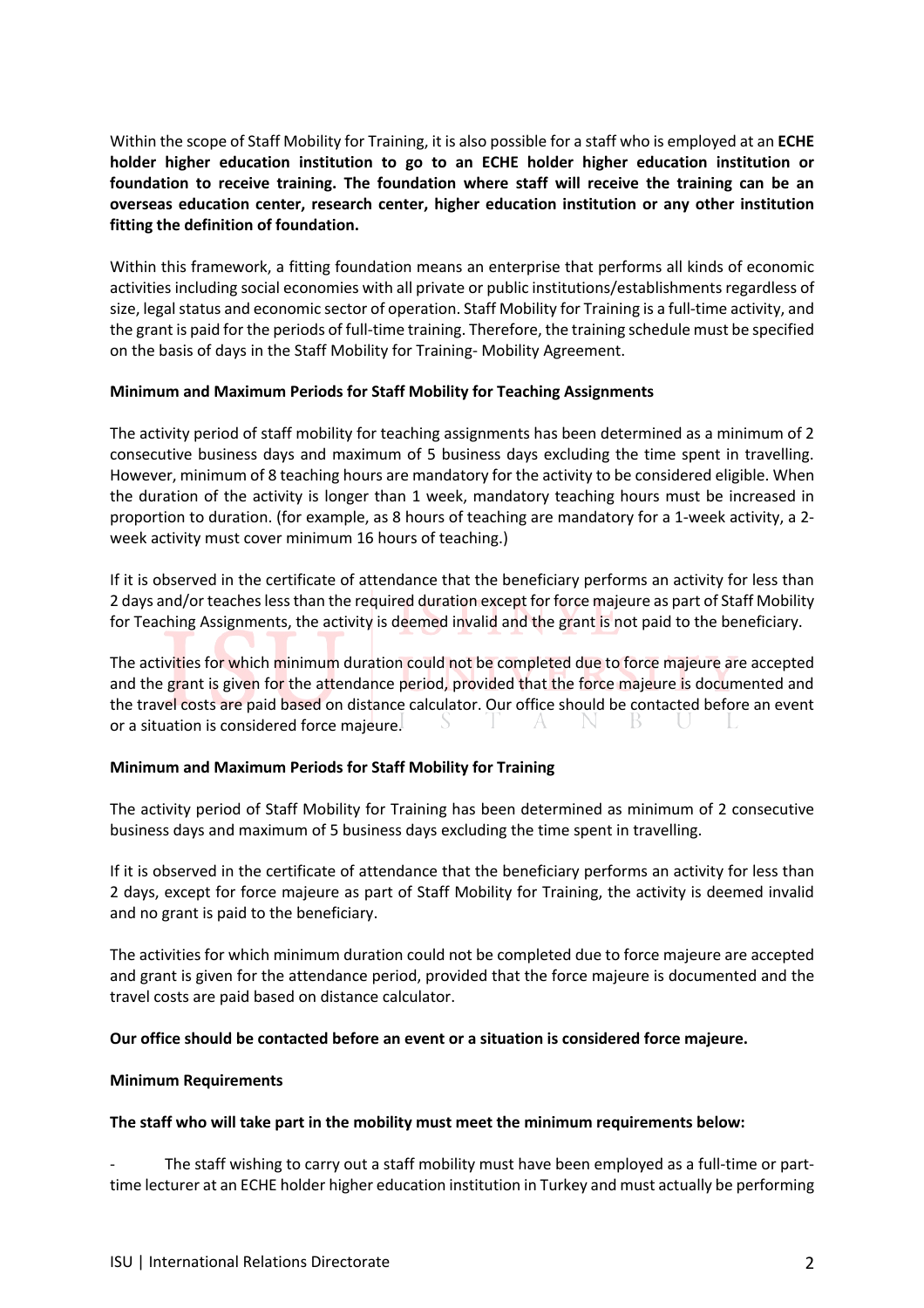his/her duty in that institution. It is not required for the staff member, who is employed at a higher education institution, to be a tenured staff; all staff members who have a contract with the higher education institution can benefit from the activities.

A staff who is tenured at a different institution and works at another higher education institution under contract should apply for mobility at the institution where they actually work, not at the institution where they are tenured. As a staff who is employed at a higher education institution via service procurement cannot benefit from staff mobility as he/she does not have a contract with that institution.

# **Criteria for Evaluation**

- Higher education institutions are obliged to ensure an unbiased selection of staff who will benefit from mobility, ensure that transparency and justice are observed, and keep documentation in a manner to provide all kinds of information about the selection process when necessary.

- The higher education institutions are responsible for **the determination of the evaluation criteria to be applied equally to all staff members to ensure a fair, transparent, unbiased and consistent evaluation process. The criteria cannot be determined in a manner that completely excludes a certain person or staff in a certain category or allows for the selection of only a certain person or staff in a certain category**. The positive or negative weight of the determined criterion should not be to an extent that this criterion determines the entire evaluation result.

| <b>CRITERIA FOR EVALUATION</b> |                                                                                                                                                                                                                                                                                                                        |                           |              |  |  |
|--------------------------------|------------------------------------------------------------------------------------------------------------------------------------------------------------------------------------------------------------------------------------------------------------------------------------------------------------------------|---------------------------|--------------|--|--|
| 1                              | Taking the foreign language exam is mandatory and the relevant staff are<br>given points corresponding points to their exam results based on the figures<br>on the right. (Candidates scoring below 60 in the foreign language exam<br>will be deemed ineligible and their application will<br>B<br>not be evaluated.) | 60-70                     | +10 points   |  |  |
|                                |                                                                                                                                                                                                                                                                                                                        | $71 - 80$                 | +20 points   |  |  |
|                                |                                                                                                                                                                                                                                                                                                                        | 81-90                     | $+30$ points |  |  |
|                                |                                                                                                                                                                                                                                                                                                                        | 91-100                    | +40 points   |  |  |
| 2                              | Having been working at the university for 1 year and over                                                                                                                                                                                                                                                              | $+5$ points<br>+10 points |              |  |  |
|                                | Having been working at the university for 3 years and over                                                                                                                                                                                                                                                             |                           |              |  |  |
| 3                              | Being a first-time beneficiary of the program                                                                                                                                                                                                                                                                          | $+10$ points              |              |  |  |
| 4                              | Having played a role in ensuring a Bilateral Agreement with<br>a higher education institution which was not party to such<br>agreement before (The agreement should contain student and staff<br>mobility.)                                                                                                            | $+20$ points              |              |  |  |
| 5                              | <b>Staff with disabilities</b>                                                                                                                                                                                                                                                                                         |                           | $+10$ points |  |  |
| 6                              | Veteran staff, as well as staff who are spouses and/or children of veterans                                                                                                                                                                                                                                            |                           | +10 points   |  |  |
| 7                              | Participation in the country of citizenship                                                                                                                                                                                                                                                                            | -10 points                |              |  |  |
| 8                              | Prior Participation (with or without grant)                                                                                                                                                                                                                                                                            |                           | -10 points   |  |  |

\*As YÖKDİL and YDS exams do not measure four language skills, i.e. reading, writing, listening and speaking, it is compulsory to take the English Exam for the Erasmus Program.

\*Types of exam and scores to be accepted are as follows:

TOEFL: 75 (Validity period is 2 years)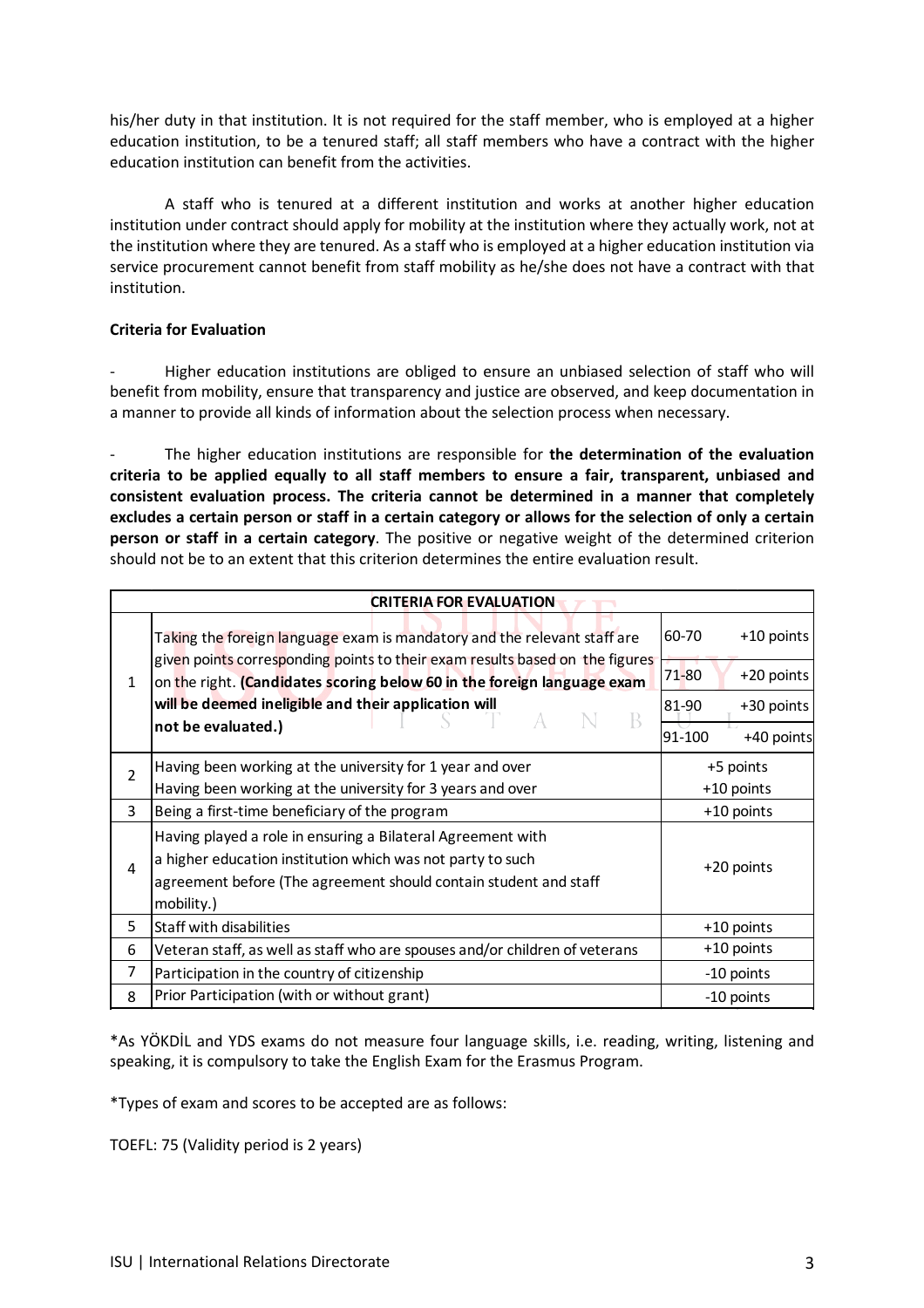## **Grant Support**

## **Basic Information**

The grant awarded to a staff member benefiting from staff mobility is a contribution, **and does not cover all expenses related to the period abroad.**

## **Daily Grant Amounts by Host Countries**

The daily rate to be paid to the beneficiary of staff mobility is calculated based on the amounts specified in the below table according to host country and the period to be spent. The amounts in the table are in euros.

| <b>Country Groups</b>       | <b>Host Countries in Mobility</b>                                                                                                     | Dailiy Grant Amounts (Euro) |
|-----------------------------|---------------------------------------------------------------------------------------------------------------------------------------|-----------------------------|
| 1st Group Program Countries | United Kingdom, Denmark, Finland, Ireland,<br>Sweden, Iceland, Liechtenstein, Luxembourg,<br>Norway                                   | 153                         |
| 2nd Group Program Countries | Germany, Austria, Belgium, France, South,<br>Cyprus, Holland, Spain, Italy, Malta, Portugal,<br>Greece                                | 136                         |
| 3rd Group Program Countries | Bulgaria, Czech Republic, Estonia, Croatia,<br>Latvia, Lithuania, Hungary, Macedonia,<br>Poland, Romania, Slovakia, Slovenia, Turkey* | 119                         |

Daily Individual Grant Amounts for Staff Mobility Table

\*Used only for staff who are invited from an overseas foundation to teach.

# *No grant is paid for the days that do not comprise any activities or for which the activity cannot be documented as eligible.*

R

## **Grant Calculations**

## **Daily Cost Calculations**

The activity period and grant of the staff are calculated based on an estimation before the activity. Certain periods and grants must be calculated again after the activity.

A grant is awarded partly or wholly for the activity period of the staff, or no grant is given in case of "zero-grant" activities. If a grant is awarded partly for the activity period, the period to be awarded with grant cannot be less than 2 days as part of staff mobility.

## **Travel Cost Calculations**

The amount of travel cost to be paid to staff member benefiting from staff mobility activity must be calculated using the "Distance Calculator". The distance calculator is provided in the link below:

https://ec.europa.eu/programmes/erasmus-plus/resources/distance-calculator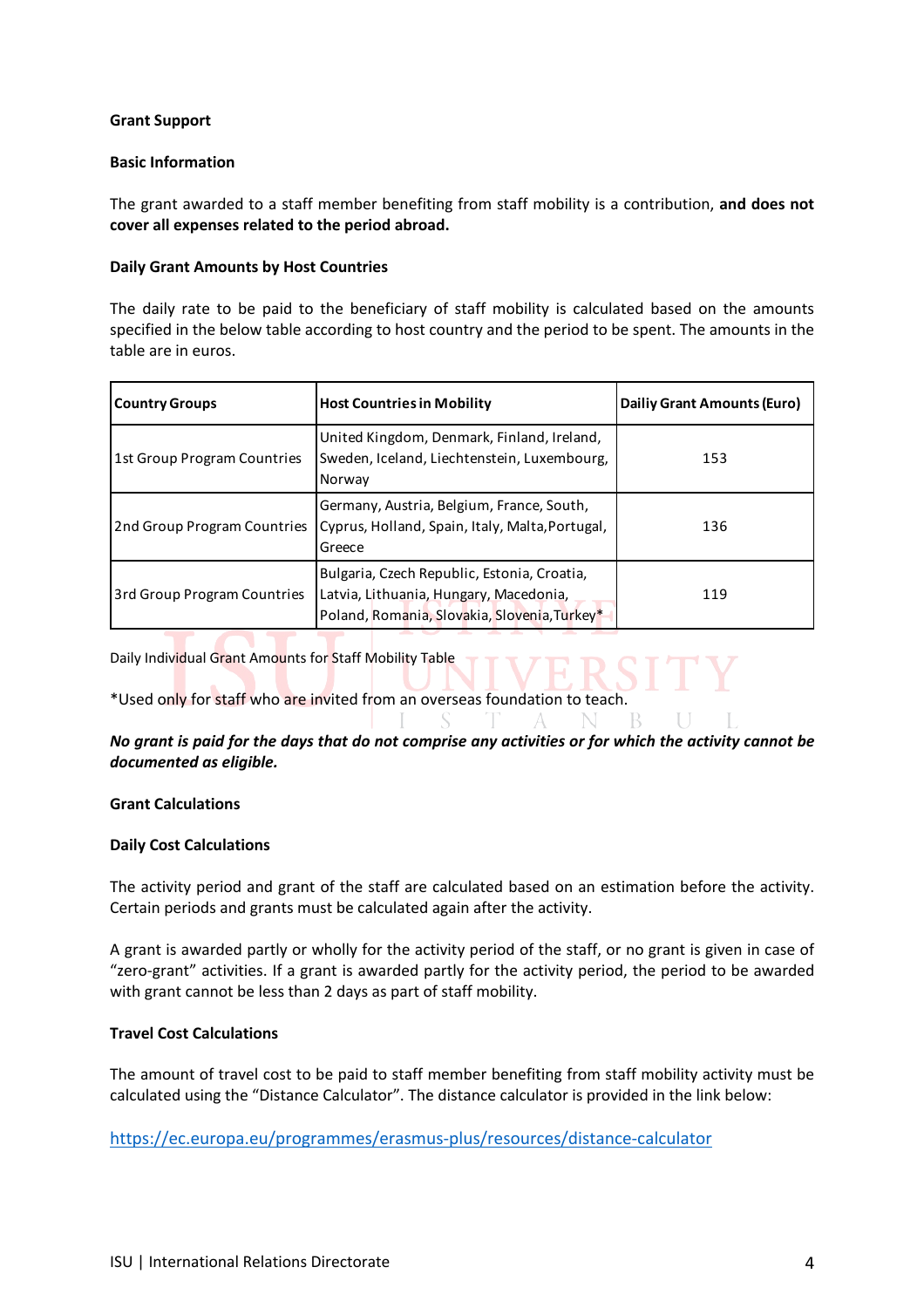By using distance calculator, the distance between the location where staff member is residing and the place of activity must be determined in km and the travel grant must be calculated per the below table.

The grant equivalent seen in the below table for the kilometer value calculated by the distance calculator corresponds to the round-trip fee. The amount is not multiplied by two. The fact that staff makes a connecting travel does not affect the distance calculated by the distance calculation above.

| <b>Obtained "km" value</b> | <b>Grant amount</b><br>(euros) |
|----------------------------|--------------------------------|
| 10-99 km                   | 20                             |
| 100-499 km                 | 180                            |
| 500-1999 km                | 275                            |
| 2000-2999 km               | 360                            |
| 3000-3999 km               | 530                            |
| 4000-7999 km               | 820                            |
| 8000 km and over           | 1500                           |

## Distance Band and Travel Grant Table

The starting point of travel is accepted as the location of sending institution and the place of activity is the location of host institution. In case of the starting point of travel is a city other than the city of sending institution or the activity takes place in a city other than where host institution is located, and if this change necessitates to take another distance band into consideration, then the travel invoices are demanded and a grant is given according to the distance covered. If another starting point or place of activity is reported, the reason of this difference is specified in the report. Furthermore, documents and invoices showing the starting and ending points of travel are kept in staff's file to be submitted in potential audits.

**ISTINYE** 

\*Beneficiaries who prove that the travel grant allocated based on the distance band in Table does not cover at least 70% of total travel expenses may demand the remaining amount as exceptional costs, provided that the situation is documented. Additional grant in this scope cannot exceed 80% of total travel expenses.

## **Payment to be Made to Staff**

Whenever possible, higher education institutions give the grant to the beneficiary before the activity period starts or before the beneficiary goes abroad, provided that the Center receives the grants paid by the EU Commission and transfers these grants to the beneficiary institution.

Grants are paid in euros without being subject to tax deductions.

If the activity does not take place, no grant is paid to the beneficiary.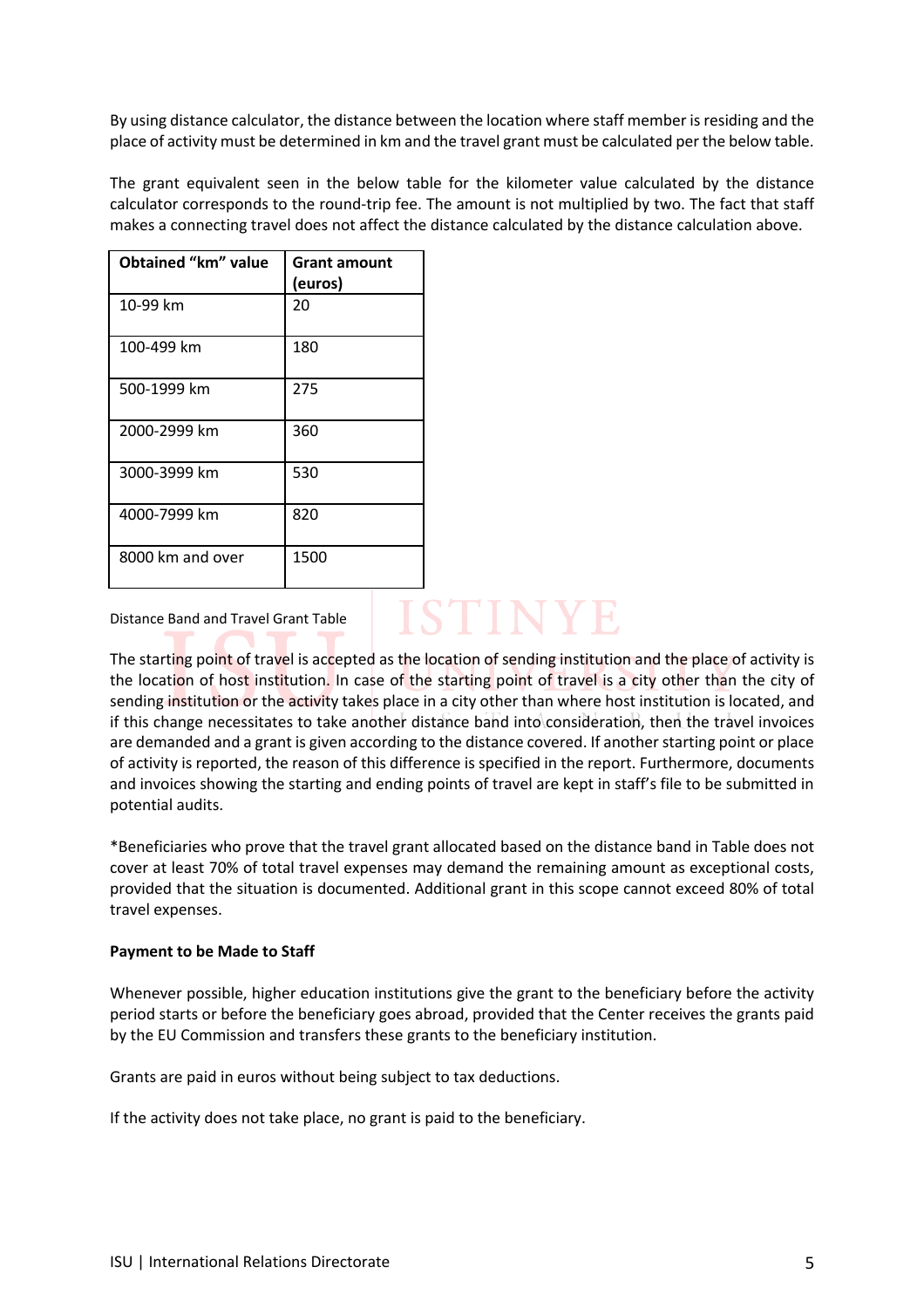## **Deductions in Payment**

If the documents (certificate of attendance) proving the participation in mobility activity are not submitted, then the mobility is deemed invalid, no grant is paid to staff member and the initial grant payment is refunded. Amounts which are not paid despite being stipulated in the first planning and/or refunded by the staff must be refundedto the Center.

# **Zero-Grant ("0" Grant) Staff**

If desired, staff can participate in the activity without any grant. Staff must still make an application to benefit from the activity although without a grant and such application must still be subject to evaluation together with other applications.

The difference of zero-grant staff is that they are not included in budget calculations and that no payment is made to them. The fact that staff do not get any grants does not mean that they will not be included in the selection process.

## **Returning Before the Planned Activity Period Ends**

As mentioned in the General Call for Proposals announced by the European Commission, the minimum duration of staff mobility is 2 days. If a period of mobility is shorter than the minimum duration, no grant is paid for such mobility. However, an entry is made to the Mobility Tool for such staff.

If a staff member returns from the mobility activity earlier than the planned period due to force majeure (such as compelling reasons, family reasons, health issues, disasters), the amount of daily grant corresponding to the period spent abroad is given to the staff member based on the distance calculator. If the amount paid is more than the grant calculated for the time spent, the excessive amount is required to be refunded.

Staff who could not complete the minimum staff mobility period of two days (excluding travels) due to force majeure are allowed to compensate and take part in an activity at the same or a different institution by signing a new teaching/training program and staff mobility agreement within the same agreement period and without being subject to the selection process again. In this case, the first activity before returning due to force majeure and the compensation activity must be reported on the Mobility Tool (MT+) separately, and travel and daily grants must be paid according to the dates of activities carried out. The number of days with grant for the compensation activity cannot be more than the number of days with grant for the first planned activity, and the right to compensation cannot be transferred to the next agreement periods.

If a staff who stayed more than the minimum activity period has to return due to a personal force majeure, they are not allowed to return to compensate the incomplete activity.

With regards to the incidents involving staff returning before completing the stipulated activity period due to general force majeure (disasters, strikes, etc. in host region), the National Agency and the European Commission examines each case separately to make a collective decision for situations such as the acceptance or repeating of the activity.

## **Participation in Country of Citizenship**

It is possible for a staff who is a citizen of one of the Program Countries and resides in Turkey to participate in a mobility activity in his/her country of citizenship; however, such staff members are given low priority during the evaluation process pursuant to the relevant article.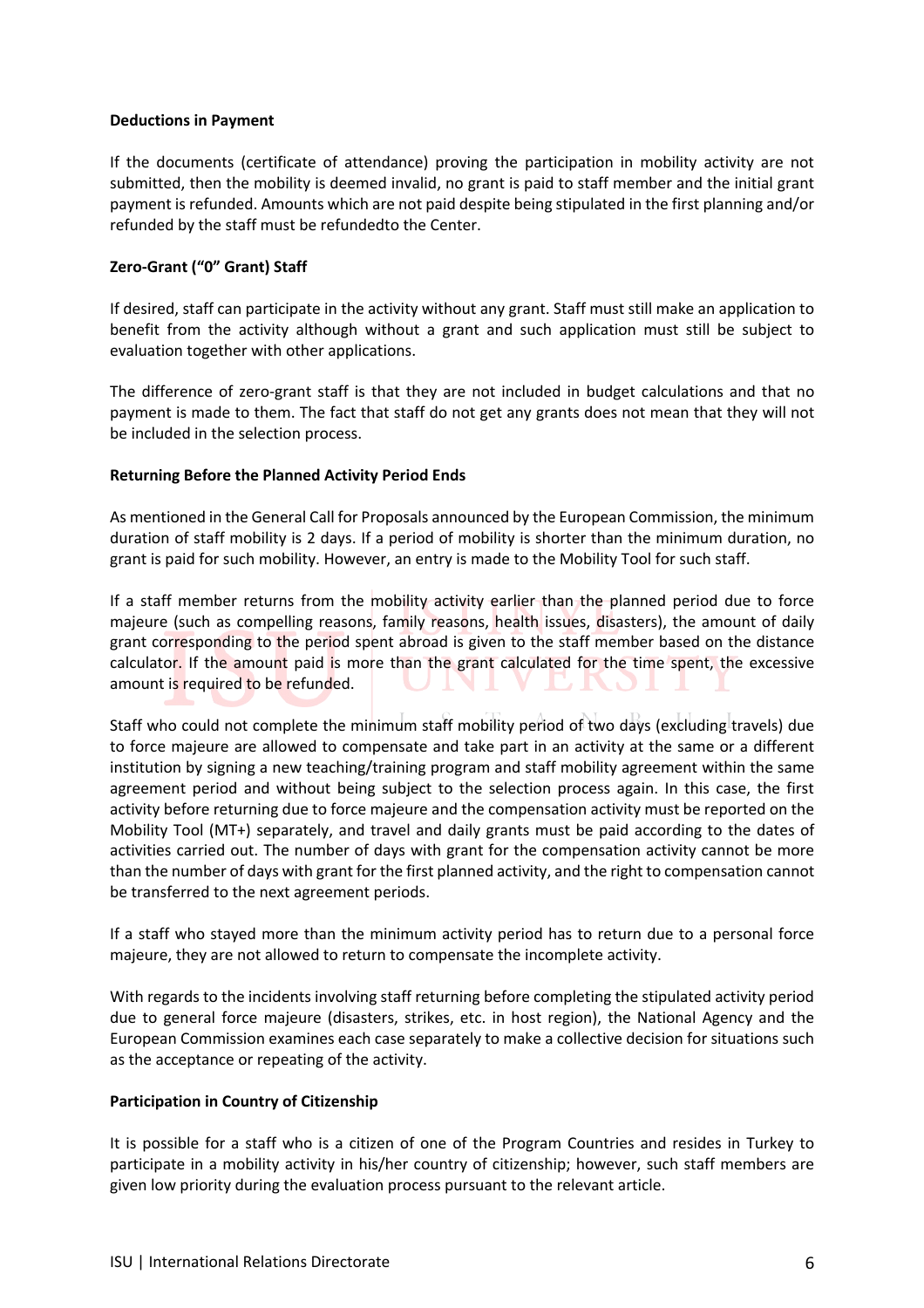## **Application Documents:**

1- Application Form

https://erasmus.istinye.edu.tr/en/application-form/staff-mobility-for-outgoing

# 2- Letter of Acceptance/Invitation **(Staff applications without the Letter of Acceptance/Invitation at the time of application will not be accepted.)**

\*The Letter of Acceptance/Invitation must cover the open mobility dates in a period of maximum 1 week on the stationery letterhead of the institution where the mobility will take place. (Example: 07/01/2021- 11/01/2021)

\*The Letter must be signed/stamped.

See the Sample E-mail to be Used While Searcing for an Institution and Sample Acceptance Letter:

https://erasmus.istinye.edu.tr/en/announcement/sample-documents-be-used-erasmus-staff-mobility

- Ø **Date of Application:** DECEMBER 01, 2020-JANUARY 31, 2021
- Ø **Responsible Unit:** International Relations Directorate, Ground Floor, Z10
- Ø **Staff that Can Apply:** All Academic and Administrative Staff.

\*In Staff Mobility for Training, administrative staff are prioritized.

Ø **Quota:** The total grant amount allocated to our university for the 2020-2021 & 2021-2022 academic year is EUR 6,100 for "Mobility for Teaching Assignments" and EUR 4,900 for "Mobility for Staff Training". It is planned that an estimated number of 5 academic staff and 5 administrative staff will be supported within the scope of these mobilities.

\*If eligible staff waive their rights or in case of additional grant, the WAITING LIST will be taken into consideration.

- Ø **Mobility Dates:** Mobility must be completed by **DECEMBER 31, 2021** at the latest.
- Ø **Duration of Mobility:** Mobility grant will be given for maximum **5 business days**, and in addition, round-trip travel grant will be given using "Distance Calculator".

**\*Upon the closure of application, date and time information for the Foreign Language Exam will be announced on erasmus.istinye.edu.tr.**

**IMPORTANT NOTE: The relevant unit/department supervisors should be consulted in order to avoid any disruptions at İSTİNYE due to the planned dates of mobility.** 

## **IMPORTANT INFORMATION:**

 $\triangleright$  In staff selection, proficiency in foreign language at minimum B2 level will be required for each skill (reading, writing, listening, speaking), and academic/administrative staff below the threshold will be deemed ineligible.